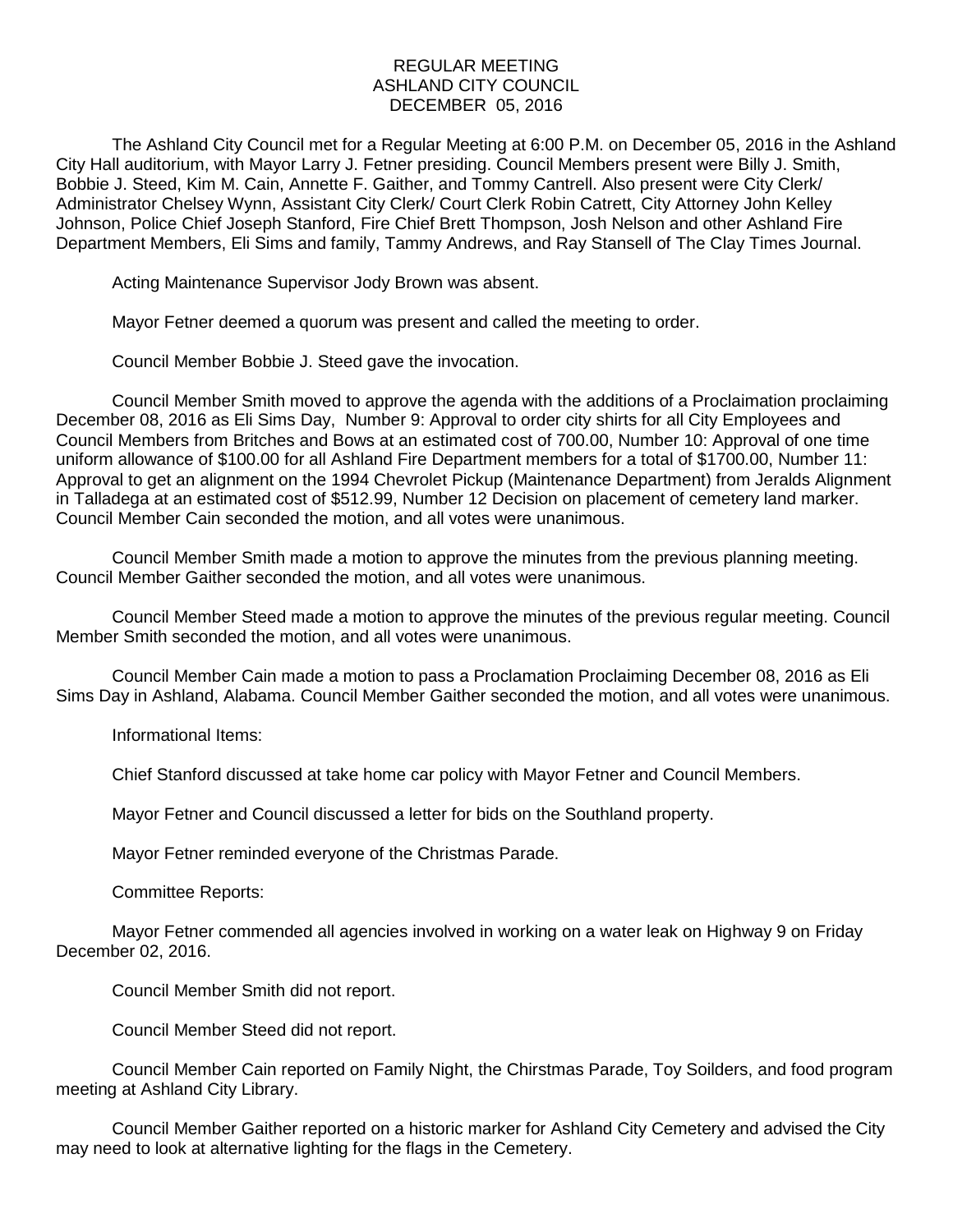Council Member Cantrell did not report.

City Clerk/ Administrator Chelsey Wynn thanked the Mayor and Council Members for allowing herself and Assistant City Clerk/ Court Clerk Robin Catrett to attend training last week. City Clerk/ Administrator Wynn also reported on agenda items, and January council meeting dates.

Police Chief Stanford reported on agenda items, and possibly inviting architects to present plans regarding the Police Department new location inside Ashland City Hall.

Fire Chief Brett Thompson reported on the Boston butt fund raiser at the Ashland Fire Department.

New Business:

Council Member Cain made a motion to approve the bills received since the last council meeting in the amount of \$11,886.61. Council Member Gaither seconded the motion, and all votes were unanimous.

Council Member Cain made a motion approving payroll deduction for Specific Guarantee Issue Life Program. Council Member Cantrell seconded the motion, and all votes were unanimous.

Council Member Gaither made a motion approving the purchase of General Fund checks from Intuit at an estimated cost of \$437.99 plus shipping. Council Member Cain seconded the motion, and all votes were unanimous.

Council Member Steed made a motion to purchase two 2-wheel drive 2017 Chevrolet Tahoes outfitted for the Police Department at state bid from Donohoo Chevrolet at a total cost of \$73,468.00. Council Member Gaither seconded the motion, and all votes were unanimous.

Council Member Cain made a motion approving the city to pay employees for unused vacation hours. Council Member Steed seconded the motion, and all votes were unanimous.

Council Member Cantrell made a motion approving Chief Stanford to issue a Standard Operating Procedure for Ashland Police Department. Council Member Gaither seconded the motion, and all votes were unanimous.

Council Member Gaither made a motion approving to reschedule the regular council meeting on January 2, 2017 to January 03, 2017 due to a holiday. Council Member Cain seconded the motion, and all votes were unanimous.

Council Member Gaither made a motion approving to reschedule the regular council meeting on January 16, 2017 to January 17, 2017 due to a holiday. Council Member Cantrell seconded the motion, and all votes were unanimous.

Council Member Gaither made a motion approving the City to purchase city shirts for all employees and Council Members from Britches and Bows at an estimated cost of \$700.00. Council Member Cain seconded the motion, and all votes were unanimous.

Council Member Smith made motion approving a one-time uniform allowance of 100.00 per Ashland Fire Department member for a total cost of \$1700.00. Council Member Cantrell seconded the motion, and all votes were unanimous.

Council Member Gaither made a motion approving the city to get an alignment on the 1994 Chevrolet Pickup (Maintenance Vehicle) from Jeralds Alignment in Talladega at an estimated cost of \$512.99. Council Member Cantrell seconded the motion, and all votes were unanimous.